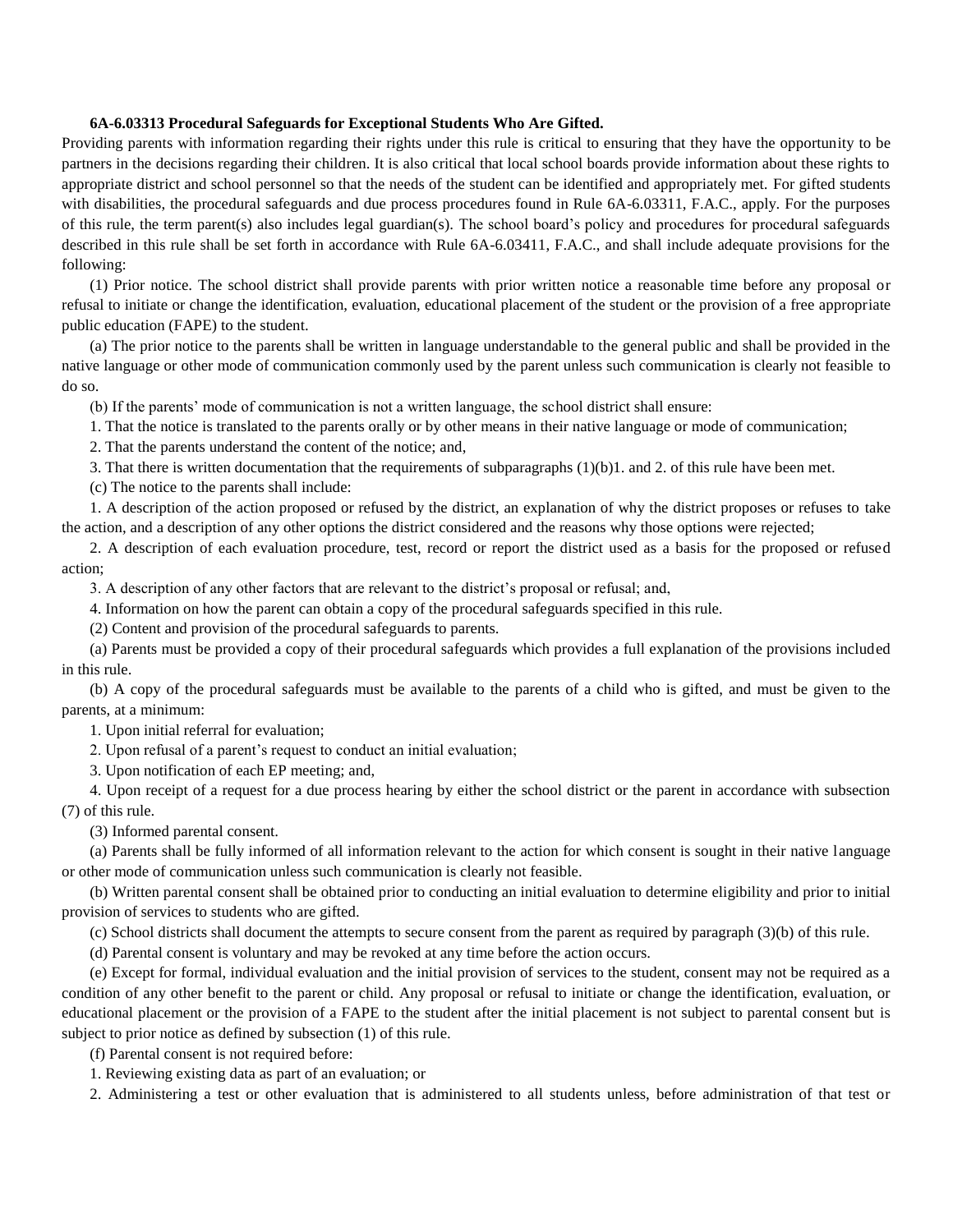evaluation, consent is required of parents of all children.

(4) Parents' opportunity to examine records and participate in meetings.

(a) The parents of students who are gifted shall be afforded, in accordance with Rule 6A-1.0955, F.A.C., and Section 1002.22, F.S., and this rule, an opportunity to inspect and review their child's educational records.

(b) The right to inspect and review education records under this rule includes the right to have a representative of the parent inspect and review the records including all records related to the identification, evaluation, and educational placement of the child and the provision of a FAPE to the child.

(c) The parents of a student who is gifted must be afforded an opportunity to participate in meetings with respect to the development of their child's educational plan.

(5) Evaluations obtained at private expense. If the parent obtains an independent evaluation at private expense which meets the requirements of paragraph  $6A-6.0331(3)(e)$ , F.A.C., the results of the evaluation must be considered by the school district in any decision made with the respect to the determination of eligibility for exceptional student education services.

(a) The results of such evaluation may be presented as evidence at any hearing authorized under subsection (7) of this rule.

(b) If an administrative law judge (ALJ) requests an independent educational evaluation as part of a hearing, the cost of the evaluation must be at public expense.

(6) State complaint procedures. The Department of Education shall provide parents and other interested persons the opportunity to resolve allegations that a school district has violated state requirements regarding the education of students who are gifted through the establishment of state complaint procedures.

(a) Within ninety (90) calendar days after a complaint is filed, under the provisions of this rule, the Department of Education shall:

1. Carry out an independent on-site investigation, if the Department of Education determines that to be necessary;

2. Give the complainant the opportunity to submit additional information, either orally or in writing, about the allegations in the complaint;

3. Review all relevant information and make an independent determination as to whether the school district is violating a state requirement regarding the education of students who are gifted;

4. Issue a written decision on the complaint that addresses each issue presented in the complaint and contains findings of fact, conclusions, and the reason(s) for the Department of Education's final decision; and,

5. Extend the time limit established in paragraph (6)(a) of this rule if exceptional circumstances exist with respect to a particular complaint.

(b) Procedures for the effective implementation of the Department of Education's final decision include the following:

1. Technical assistance activities;

2. Negotiations; and,

3. Corrective actions to achieve compliance.

(c) Relationship to due process hearings.

1. If a written complaint is received that is also the subject of a due process hearing requested pursuant to subsection (7) of this rule, or the complaint contains multiple issues, of which one or more are part of that hearing, the Department of Education shall set aside any part of the complaint that is being addressed in the due process hearing until the conclusion of the hearing. However, any issue in the complaint that is not a part of the due process action must be resolved in compliance with the procedures described in subsection (6) of this rule.

2. If an issue is raised in a complaint filed under this subsection that has previously been decided in a due process hearing involving the same parties, the ALJ's decision is binding and the Department of Education shall inform the complainant to that effect.

3. The Department of Education shall resolve any complaint that alleges that a school district has failed to implement a due process hearing decision.

(7) Due process hearings. Due process hearings shall be available to parents of students who are gifted and to school districts to resolve matters related to the identification, evaluation, or educational placement of the student or the provision of a FAPE.

(a) Such hearings may be initiated by a parent or a school district on the proposal or refusal to initiate or change the identification, evaluation, or educational placement of the student or the provision of a free appropriate public education to the student.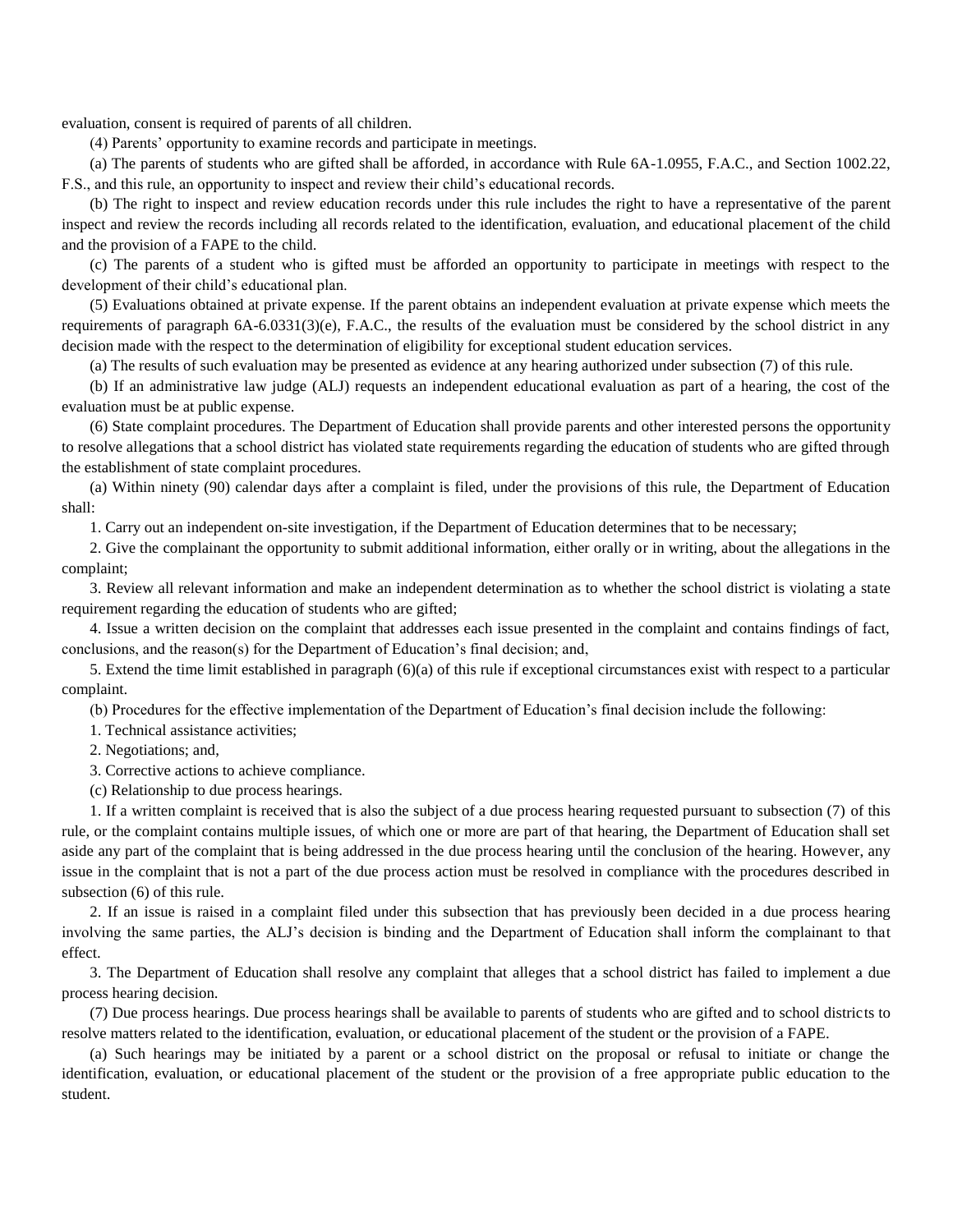(b) A hearing shall be conducted by an ALJ from the Division of Administrative Hearings, Department of Management Services, on behalf of the Department of Education.

(c) An ALJ shall use subsection (7) of this rule for any such hearings and shall conduct such hearings in accordance with the Uniform Rules for Administrative Proceedings, Chapter 28-106, F.A.C., as deemed appropriate by the ALJ including the authority of a party to request a pre-hearing conference, the authority of the ALJ to issue subpoenas to compel the attendance of witnesses and the production of records, and the authority of the ALJ to issue summary rulings in absence of a disputed issue of material fact.

(d) Status of student during proceedings.

1. During the time that an administrative or subsequent judicial proceeding regarding a due process hearing is pending, unless the district and the parent of the student agree otherwise, the student involved in the proceeding must remain in the present educational assignment. If the proceeding involves an application for an initial admission to public school, the student, with the consent of the parent, must be placed in a public school program until the completion of all proceedings.

2. If the ALJ agrees with the parent and finds that a change of placement is appropriate, that placement becomes the agreedupon placement during the pendency of the appeal.

(e) Hearing rights for all parties.

1. Any party to a hearing conducted pursuant to subsection (7) of this rule has the right to:

a. Be represented by counsel or to be represented by a qualified representative under the qualifications and standards set forth in Rules 28-106.106 and 28-106.107, F.A.C., or to be accompanied and advised by individuals with special knowledge or training with respect to the problems of students who are gifted, or any combination of the above;

b. Present evidence, and to confront, cross-examine, and compel the attendance of witnesses;

c. Prohibit the introduction of any evidence at the hearing that has not been disclosed to that party at least five (5) business days before the hearing;

d. Obtain written, or at the option of the parents, electronic, verbatim record of the hearing at no cost to the parents; and,

e. Obtain written, or at the option of the parents, electronic findings of fact and decisions at no cost to the parents.

2. Additional disclosure of information.

a. At least five (5) business days prior to a hearing conducted pursuant to subsection (7) of this rule, each party shall disclose to all other parties all evaluations completed by that date and recommendations based on the offering party's evaluations that the party intends to use at the hearing.

b. An ALJ may bar any party that fails to comply with subparagraph  $(7)(e)$ ? of this rule from introducing the relevant evaluation or recommendation at the hearing without the consent of the other party.

(f) Parental rights at hearings. Parents involved in hearings must be given, in addition to the rights described in paragraph (7)(e) of this rule, the right to:

1. Have their child who is the subject of the hearing present; and,

2. Open the hearing to the public.

(g) Duties and responsibilities of the superintendent or designee shall include:

1. Implementing procedures that require the parent of a child who is gifted, or the attorney representing the child, to provide notice to the school district. The notice required, which must remain confidential, must include: the name of the child; the address of the residence of the child; the name of the school the child is attending; a description of the nature of the problem relating to the proposed or refused initiation or change, including facts relating to the problem; and, a proposed resolution of the problem to the extent known and available to the parents at the time. However, the school district may not deny or delay a parent's right to a due process hearing for failure to provide this notice.

2. Immediately forwarding to the Division of Administrative Hearings in accordance with the Division's procedures, the parent's request for a hearing upon its receipt;

3. Notifying all parties regarding their rights and responsibilities before, during, and after the hearing. This notice should include information to the parent of any free or low cost legal and other relevant services, which are available, if the parent requests this information or if the parent or school district initiates a hearing.

4. Determining whether an interpreter is needed and arranging for the interpreter as required;

5. Complying with the ALJ's rulings regarding requests for and exchanges of evidence, discovery, the filing of motions and scheduling, so as to meet the requirements of this rule and the deadlines established herein.

6. Arranging for the provision and payment of clerical assistance, the hearing, use of facilities, and a verbatim transcript of the